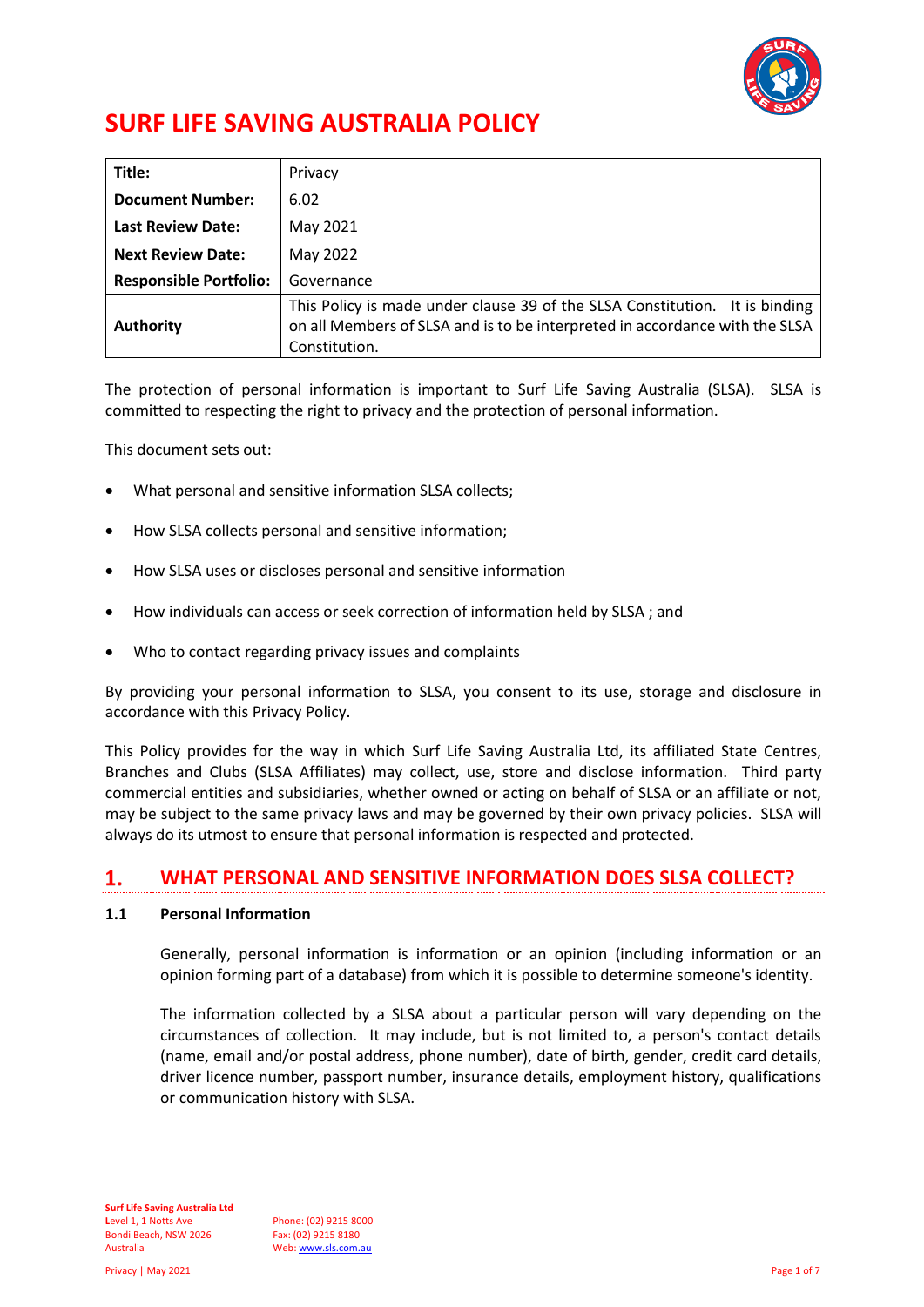### **1.2 Sensitive Information**

Sensitive information is a type of personal information that also includes information or an opinion about:

- a. racial or ethnic origin;
- b. political opinions;
- c. membership of a political association, professional or trade association or trade union;
- d. religious beliefs or affiliations or philosophical beliefs;
- e. sexual preferences or practices;
- f. criminal record; or
- g. health, genetic information or disability.

If it is reasonably necessary in the circumstances, SLSA may also collect sensitive information such as a person's medical history, nationality, their ethnic background or disabilities.

SLSA is required by law to obtain consent when collecting sensitive information. SLSA will assume consent to the collection of all sensitive information that is provided to it for use in accordance with this Privacy Policy, unless told otherwise.

#### $2.$ **HOW DOES SLSA COLLECT PERSONAL AND SENSITIVE INFORMATION?**

Information may be collected when you:

- a. become a member of a surf life saving club, association or other body which is a member or affiliated with SLSA;
- b. subscribe to any publication of SLSA or an SLSA Affiliate, including electronic publications;
- c. provide details to SLSA or an SLSA Affiliate in an application form, consent form, survey, feedback form or incident report;
- d. enter personal information into, or agree to having your personal information entered into, one of SLSA's online systems such as 'Surf Guard' or another SLSA online system;
- e. access the SLSA website;
- f. contact SLSA via email, telephone or mail or engage with SLSA via social media;
- g. participate in any program, activity, competition or event run by SLSA or an SLSA Affiliate;
- h. purchase tickets to a surf life saving or sporting event from SLSA or an authorised agent;
- i. purchase merchandise, products or services from SLSA or an authorised agent or licensee;
- j. are elected or appointed to the Board or a committee of SLSA or an SLSA Affiliate;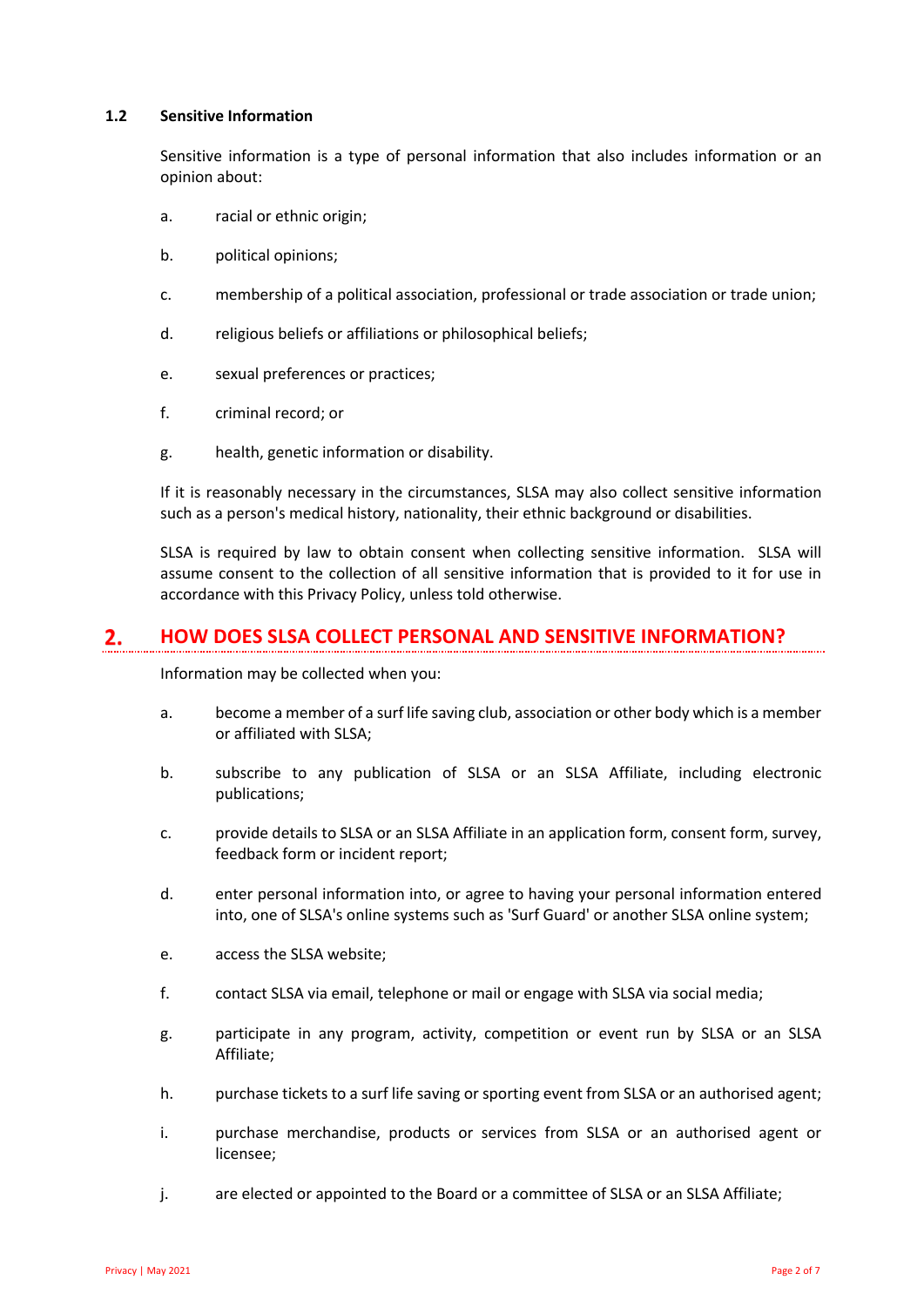- k. apply for employment or a volunteer position with SLSA or an SLSA Affiliate; or
- l. where SLSA is required to do so by law (for education, VET training, child protection, Work health and safety laws, AVETMISS, charitable collections, Good Samaritan, Medical Treatment or other legislation in Australia).

#### **2.1 Providing information**

Depending on the circumstances, some types of information will be required and others might be optional. If you do not provide some or all of the information requested, this may affect SLSA's ability to communicate with you or provide the requested products or services.

By not providing requested information, you may jeopardise your ability to participate in programs or competitions or apply for employment or volunteer positions with SLSA or an SLSA Affiliate. If it is impracticable for SLSA to deal with you as a result of you not providing the requested information or consents, SLSA may refuse to do so.

#### **2.2 Collection from third parties**

SLSA or an SLSA Affiliate may collect personal information regarding a child from the parent or other responsible person associated with that child.

In some circumstances, SLSA collects information from SLSA Affiliates or other third parties.

Examples of such third parties could include, without limitation, the Australian Institute of Sport, the Australian Olympic Committee, non-affiliated surf lifesaving organisations or government and law enforcement bodies.

#### **2.3 Information storage and protection**

SLSA stores information in different ways, including in paper and electronic form. Much of the information we collect from and about our members is added to our 'Surfguard' database which is hosted by a third party data storage provider. When your information is entered into the Surfguard database, the information may be combined or linked with other information held about you.

Security of personal information is important to SLSA. SLSA has taken steps to protect the information we hold from misuse, loss, unauthorised access, modification or disclosure. Some of the security measures SLSA uses includes strict confidentiality requirements of our employees, volunteers, SLSA Affiliates and service providers, as well as security measures for system access, and security measures for our website such as firewalls and system encryption.

SLSA is required to comply with the Federal Government Notifiable Data Breaches Scheme (NDBS). When SLSA has had a data breach that could result in serious harm, SLSA will notify the individual(s) that is/are affected. SLSA when notifying the individual(s) and Australian Information Commissioner, will also outline what steps will be undertaken in response to the breach. A review of the breach will be undertaken, and action(s) implemented to prevent a future breach.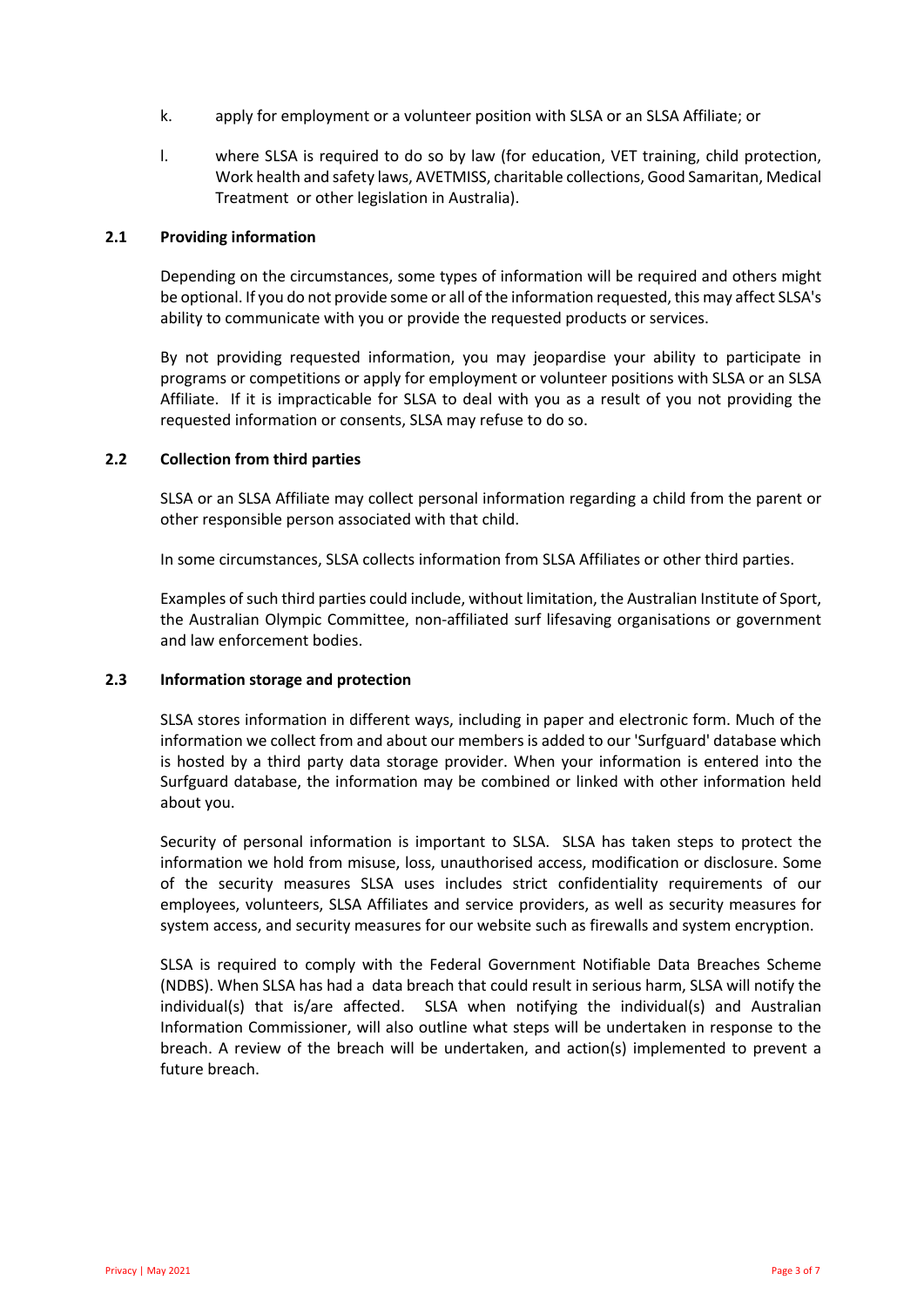#### $3.$ **HOW DOES SLSA USE AND DISCLOSE PERSONAL AND SENSITIVE INFORMATION?**

#### **3.1 Use**

SLSA, and third parties to whom we may disclose personal information in accordance with this Privacy Policy, may use your personal information to:

- a. verify your identity;
- b. complete background checks;
- c. research, develop, run, administer and market competitions, programs, activities and other events relating to a variety of surf lifesaving sports and activities including but not limited to 'Nippers', 'Rescue and Resuscitation' events, Ironman and Ironwoman competitions, emergency management information, membership management, education offerings and organisation, social events, police or other legal agencies for the purposes of medical treatment amongst others;
- d. research, develop and market products, services, merchandise and special offers made available by us and third parties;
- e. respond to emergency situations involving or requiring medical treatment;
- f. administer, manage and provide you with access to sls.com.au , 'Surfguard' database, self service portal and other IT based applications; and
- g. keep you informed of news and information relating to various surf lifesaving events, activities and opportunities via various mediums.

SLSA may use health information to ensure that programs we operate are run safely and in accordance with any special health needs participants may require. Health information may also be kept for insurance purposes. In addition, we may use de-identified health information and other sensitive information to carry out research, to prepare submissions to government or other regulatory bodies, or to plan events and activities.

## **3.2 Disclosure**

SLSA may disclose your personal information to a range of organisations which include, but are not limited to:

- a. SLSA affiliates and other organisations involved in surf lifesaving and emergency management;
- b. companies we engage to carry out functions and activities on SLSA's behalf, including direct marketing;
- c. our professional advisers, including our accountants, auditors and lawyers;
- d. our insurers;
- e. SLS companies, subsidiaries and affiliates;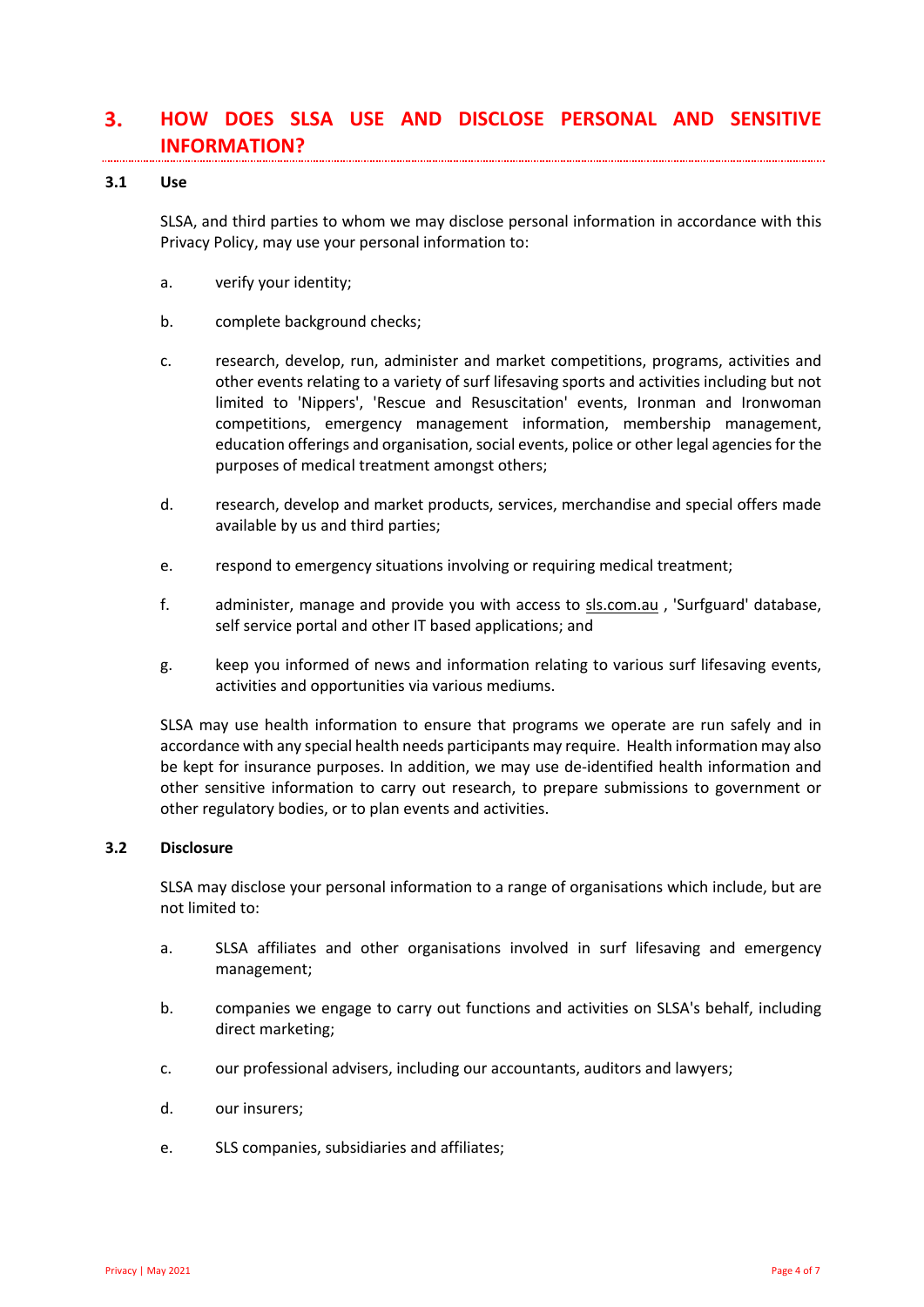f. relevant sporting bodies such as the Australian Sports Commission, the Australian Sports Anti-Doping Authority, the Australian Olympic Committee, the Australian Paralympic Committee, the Australian Commonwealth Games Association, Australian Institute of Sport, Australian Sports Anti-Doping Authority, various National Sporting bodies, and Federal and State Departments of sport amongst others; and in other circumstances permitted by law.

In some circumstances, personal information may also be disclosed outside of Australia. In such circumstances, SLSA will use its best endeavours to ensure such parties are subject to a law, binding scheme or contract which effectively upholds principles for fair handling of the information that are suitably similar to the Australian Privacy Principles.

Any disclosure will be on such terms and conditions as SLSA determines taking into account the circumstances of the disclosure but always with the best interests of the parties whose personal information is being disclosed.

### **3.3 Direct marketing**

SLS will assume consent to use non-sensitive personal information to provide to you better services and marketing purposes (including disclosure of such information to service providers).

Every person whose data is collected by SLSA has the option to refuse e-mail, SMS or posted offers. You may do this by updating the direct marketing settings in your user portal/Life Saving Online in SurfGuard, or via the opt-out procedures included in any communication from us (information relating to the option to unsubscribe from those communications may be retained).

If you are still not satisfied at the communication you are receiving, you can also write to SLSA's Privacy Officer via the contact details set out below.

## **3.4 Other disclosures**

In addition, SLSA may also disclose personal information:

- a. with your express or implied consent;
- b. when required or authorised by law;
- c. to an enforcement body when reasonably necessary; or
- d. to lessen or prevent a threat to an individual or public health or safety.

## **3.5 SLSA website**

When users visit the SLSA website, our systems may record certain information about their use of the site, including the web pages visited and the time and date of their visit. SLSA uses this information to help analyse and improve the performance of the SLSA website.

In addition, we may use "cookies" on the SLSA website. Cookies are small text files that help a website to remember the preferences of users to improve the experience of using that website. In some cases, the cookies that we use may collect some personal information. SLSA will treat this information in the same way as other personal information we collect. You are free to disable cookies on your internet browser to prevent this information being collected; however, you may lose the benefit of an enhanced website experience that the use of cookies may offer.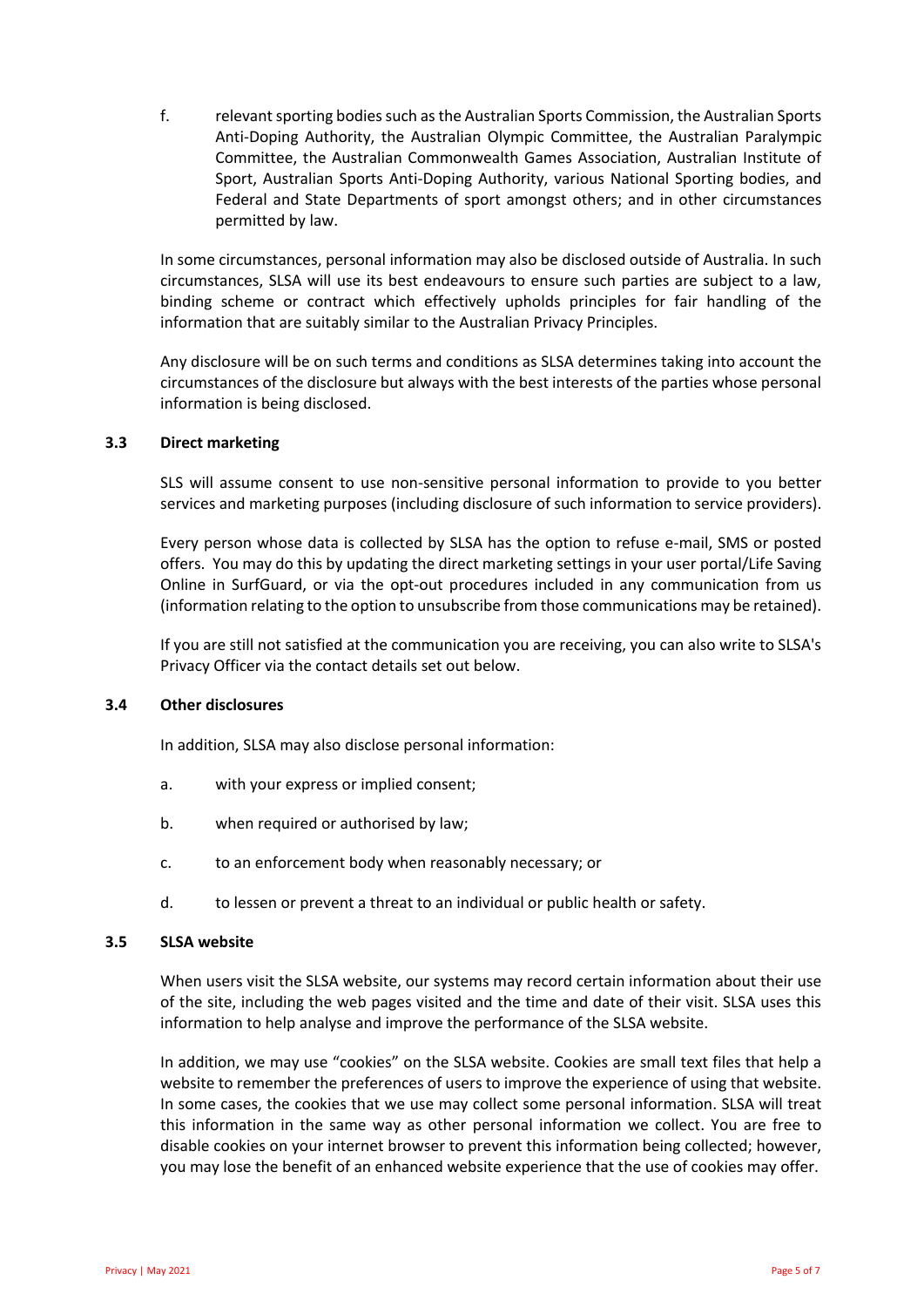Websites linked to the SLSA website are not subject to SLSA's privacy standards, policies or procedures. SLSA does not take any responsibility for the collection, use, disclosure or security of any personal information that you provide to a third party website.

#### **ACCESSING AND SEEKING CORRECTION OF INFORMATION HELD BY SLSA** 4.

SLSA will take all reasonable steps to ensure that the personal information it collects, uses or discloses is accurate, complete and up-to-date. However, we rely on the accuracy of personal information as provided to us both directly and indirectly.

SLSA also relies on Affiliates and volunteers to enter data and make their best endeavours to ensure data is accurately recorded.

We encourage all users to regularly review and update their personal information on the Surfguard database and via the "members portal" link.

Individuals may also request access to their personal information held by us by making a request via the contact details set out below. We will respond to your request for access within 14 days and endeavour to provide the requested information within 30 days. If you find that the personal information we hold about you is inaccurate, incomplete or out-of-date, please contact us immediately and we will see that it is corrected.

#### **RESOLVING PRIVACY ISSUES AND COMPLAINTS** 5.

Any issues or complaints in relation to the collection, use, disclosure, quality, security of and access to your personal information may be made to the SLSA Privacy Officer at this address:

### **Privacy Officer**

Surf Life Saving Australia Email: **privacy@slsa.asn.au** Ph: 02 9215 8000

Level 1, 1 Notts Ave Bondi Beach NSW 2026

PO Box 7773 Bondi Beach NSW 2026

We will respond to your complaint within 30 days and try to resolve it within 90 days. If we are unable to resolve your complaint within this time, or you are unhappy with the outcome, you can contact the Office of Australian Information Commissioner via its enquiries line 1300 363 992 or website **http://www.oaic.gov.au/** to lodge a complaint.

For further information on SLSA's management of personal information, please contact SLSA.

SLSA may amend this Privacy Policy from time to time.

#### 6. **TEMPLATE PRIVACY DECLARATION FOR THIRD PARTY SYSTEMS**

The new privacy laws require organisations to notify individuals at the time that the information is collected. Below is a declaration that can be used by States/Clubs at the point of data collection (as a suggestion) in order to comply with the new requirements: